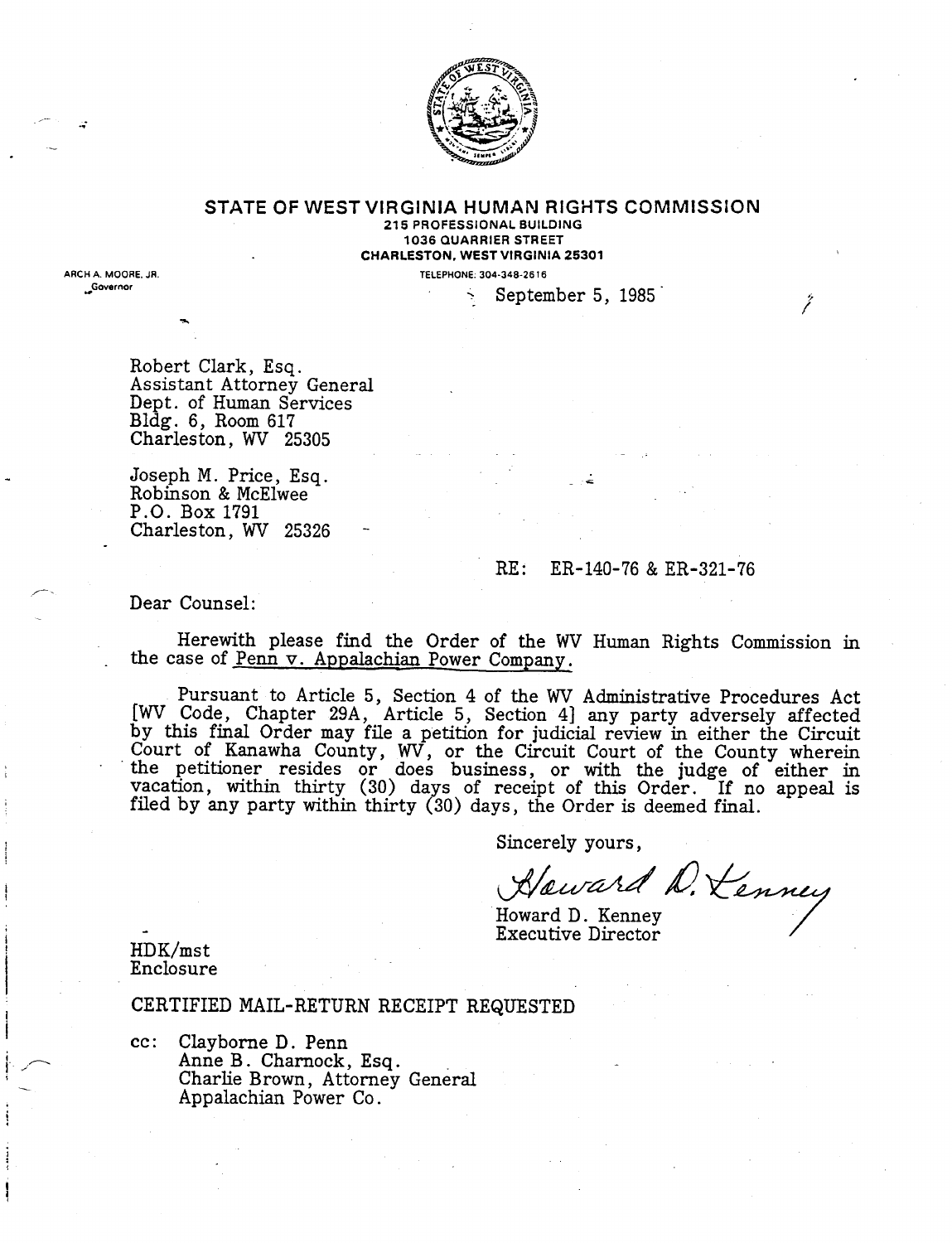# BEFORE THE WEST VIRGINIA HUMAN RIGHTS COMMISSION

#### Claybourne Darnell Penn Complainant,

 $\vee$ .

Docket Nos.:

ER-140-76 ER-321-76

Appalachian Power Company, Respondent.

#### ORDER

On the 14th day of August 1985, the Commission reviewed Hearing Examiner Anne B. Charnock's Findings of Fact and Conclusions of Law. After consideration of the aforementioned, the Commission does hereby adopt the Findings of Fact and Conclusions of Law as its own.

It is hreeby ORDERED that the Hearing Examiner's Findings of Fact and Conclusions of Law be attached hereto and made a part of this Order.

By this Order, a copy of which to be sent by certified mail, the parties are hereby notified that THEY HAVE TEN DAYS TO REQUEST A RECONSIDERATION OF THIS ORDER AND THAT THEY HAVE THE RIGHT TO JUDICIAL REVIEW.

Entered this  $14^{44}$  day of August, 1985.

#### RESPECTFULLY SUBMITTED,

Beat a Heimello

CHAIR/VICE CHAIR WEST VIRGINIA HUMAN RIGHTS **COMMISSION**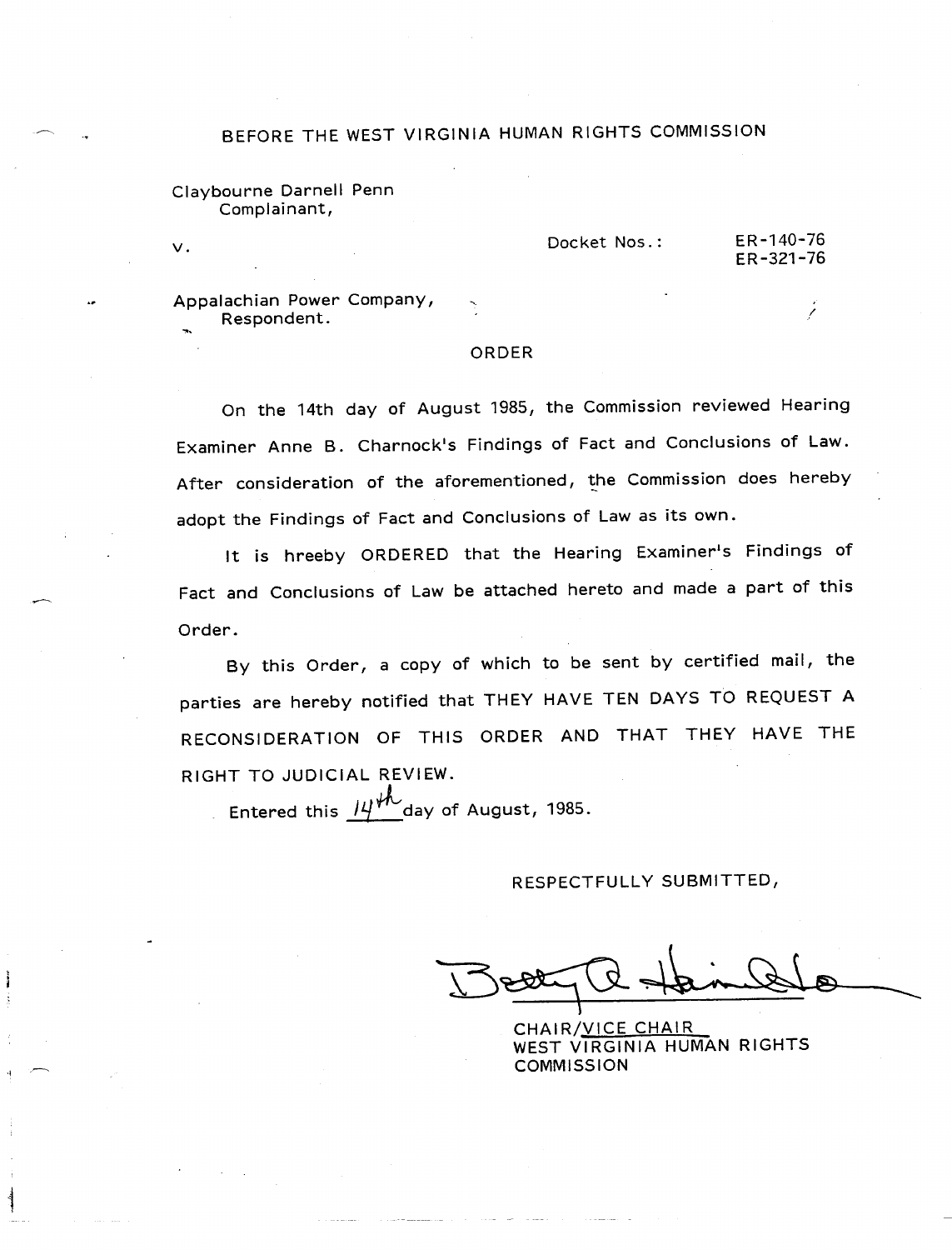BEFORE THE WEST VIRGINIA HUMAN RIGHTS COMMISSION

CLAYBOURNE DARNELL PENN, **RECEIVED**

Complainant,

**VS.**<br>VS.<br>APPATAGUITAN POINT COLOUSE WAY HUMAN RIGHTS COMM.

ER 140-70<br>ER 221 76 ER 321-76

 $APPALACHIAN$   $POWER$   $COMPANY$ . Respondent.

### FINDINGS OF FACT, CONCLUSIONS OF LAW, RECOMMENDANTIONS AND ORDER

Pursuant to notice issued to the Respondent, this matter came on for hearing on the 13th day of May, 1985 in Conference Room A .of the Capitol Complex, Charleston, West Virginia, Anne B. Charnock, hearing examiner, presided. The presence of a hearing commissioner was waived.

The complainant, Claybourne Darnell Penn, appeared in person and by his counsel, Robert G. Clarke, Jr., Esquire, Assistant Attorney General, State of West Virginia and the respondent, Appalachian Power Company, appeared in person by John LaRue and by its counsel Thomas T. Lawson, Esquire, of Woods, Rogers and Hazelgrove, Roanoke, Virginia. Local counsel for Respondent was Joseph M. Price, Esquire, of Robinson and McElwee, Charleston, West Virginia.

It appearing to the hearing examiner that notice as required by law, setting forth the time and place of the hearing and the matters to be heard, had regularly been served upon the respondent and thatthe same appeared by their representatives, the hearing was convened at the aforesaid time and place.

> ADMHASTA AT CUPREME COURT U

[U] 0 3 1950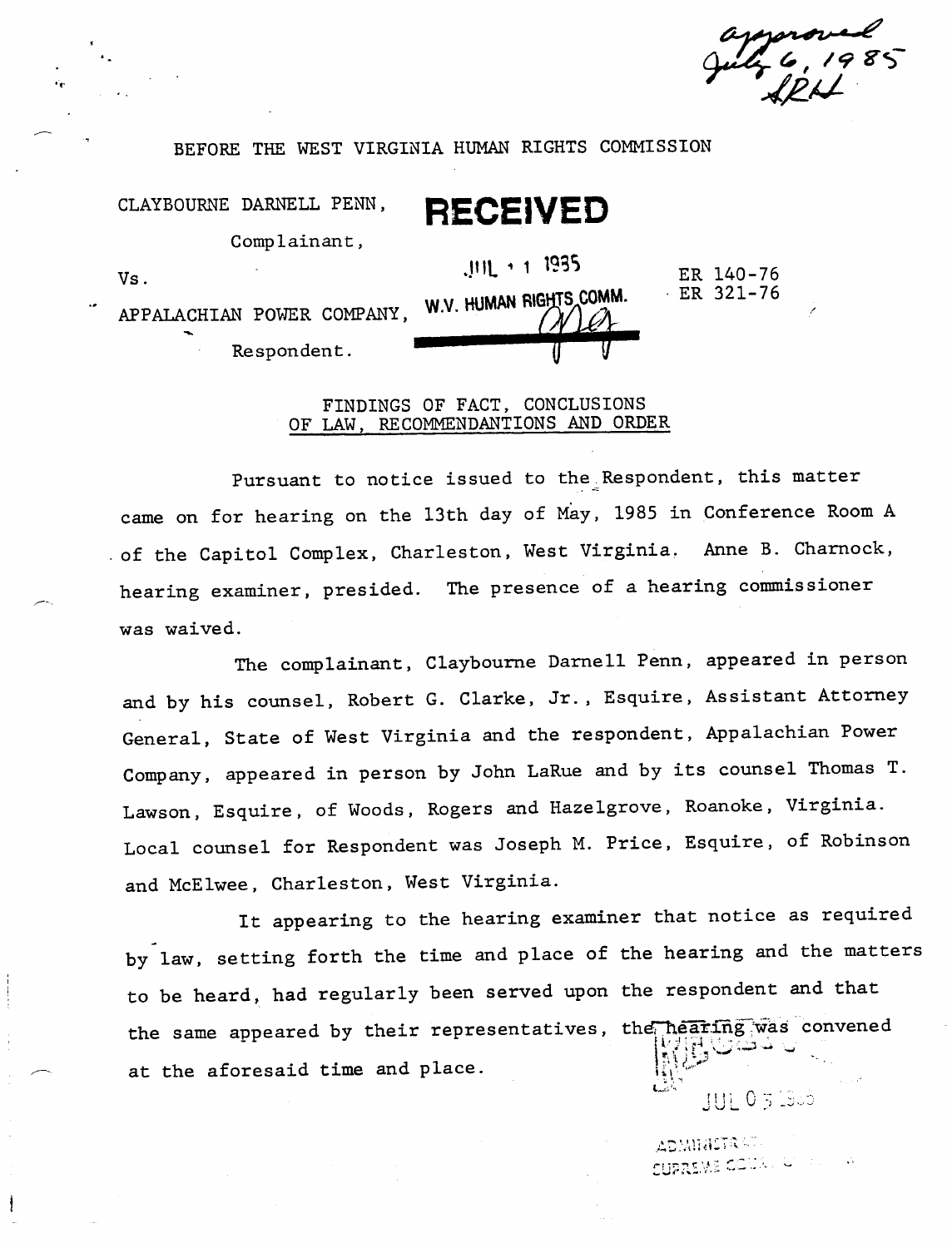Upon due consideration of the pleadings; the testimony, demeanor and credibility of the witnesses; a review of the exhibits entered as evidence at the hearing and a review of the transcript of the hearing; the hearing examiner makes the following findings of fact, conclusions of law and recommendations;

## FINDINGS OF FACT

1. The Complainant, Claybourne Darnell Penn, is black and was employed by Respondent, Appalachian Power Company, as a laborer in mid-July 1974. His shift was 7:00 a.m. to 3:00 p.m., Monday through Friday.

2. Upon the completion of a six-month probationary period Complainant was offered and accepted full-time employment.

3. Complainant's work history was erratic. His attendance record is punctuated by tardiness and absenteeism. His yearly performance reviews vary dramatically. (Exhibits 1, 2, 3, 4)

4. On August 19, 1975 Complainant was warned, by letter, that his conduct at work was unacceptable. On two consecutive days complainant was very late, not reporting until 11:40 a.m. and 10:00 a.m. respectively, and did not notify his supervisor. (Exhibit 5)

5. On September 18, 1975, Complainant was suspended and told, by letter, that any further misconduct would be the subject of discharge. Complainant had been found away from his work station and had threatened a supervisor. (Exhibit 6)

6. On January 5, 1976 Complainant was again warned, by letter, that his conduct was unacceptable and any subsequent misconduct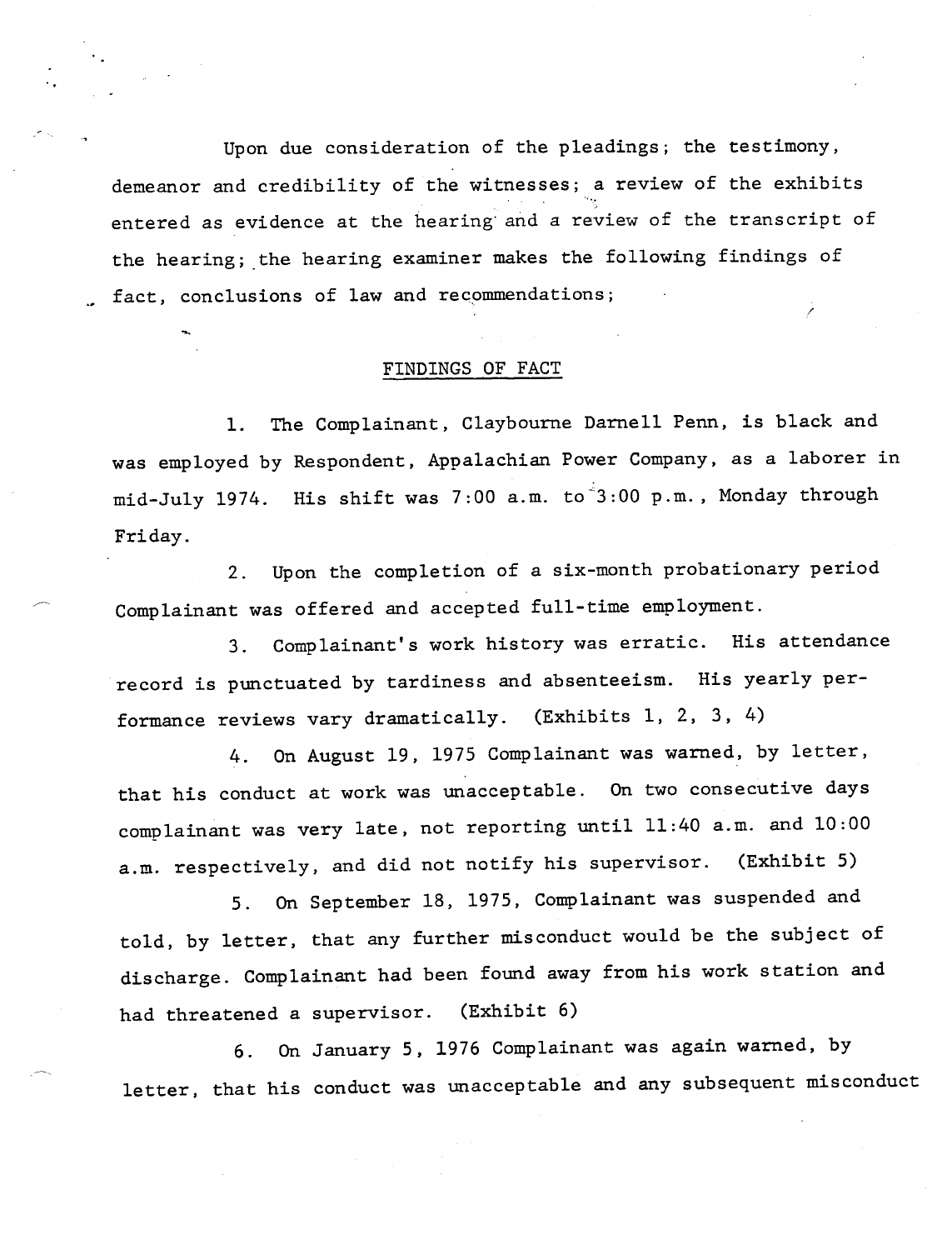would result in discharge. Complainant had not reported to work until 9:30 a.m. claiming to have overslept. (Exhibit 7)

7. On January 29, 1975 Complainant was notified, by letter, that he was discharged. Complainant had been found reading a newspaper . on worktime and was suspended. (Exhibit 8) Based on his cumulative record. he was dismissed.

8. Two other employees, both white, were also found reading a newspaper. Both were suspended but neither was discharged. Neither had an unsatisfactory work record (Transcript p. 70)

9. When asked about these various incidents Complainant explained that it was not his fault or beyond his control; i.e. car -trouble or malfunctioning alarm clock. Another excuse was that he was too closely supervised.

Complainant was replaced on February 2, 1979 by a black  $10.$ male.

### CONCLUSIONS OF LAW

The Complainant is a "person" within the meaning of the  $1.$ West Virginia Human Rights Act. W. Va. Code §5-11-3(a).

2. The Respondent is an "employer" within the meaning of the West Virginia Human Rights Association. W. Va. Code §5-ll-3(d).

3. It is the public policy of the State of West Virginia to provide all of its citizens equal opportunity for employment. Equal opportunity in the areas of employment is hereby declared to be a human right or civil right of all persons without regard to race, religion, color, national origin, ancestry, sex, blindness or handi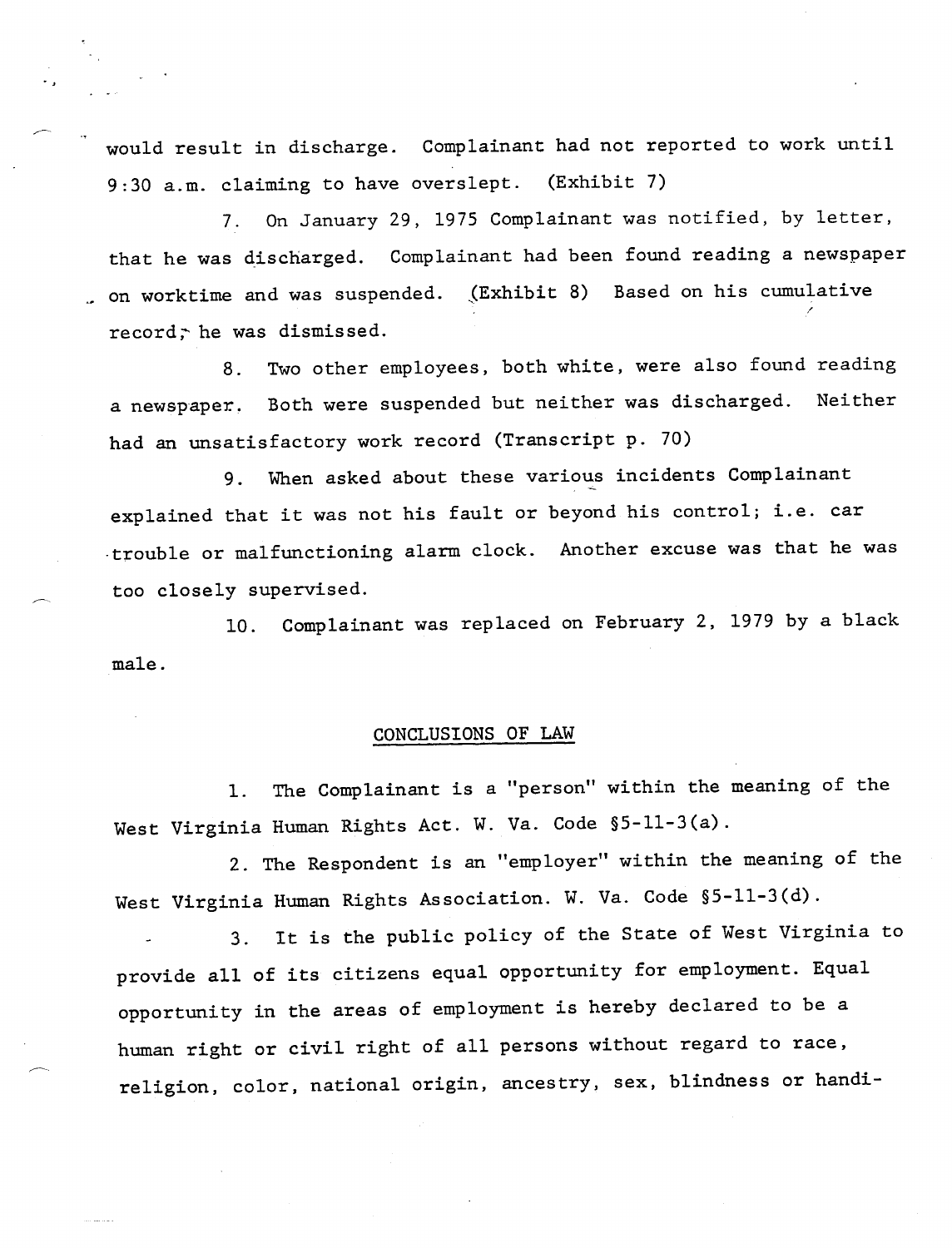cap. W. Va. Code §5-ll-2.

4. On September 17, 1975 and February 6, 1976 Complainant filed complaints against Respondent (ER140-76, ER321-76 respectively) alleging that Respondent had engaged in unlawful discriminatory practices prohibited by West Virginia Code §5-11-9(a).

5. Said complaint was timely filed as within ninety days of the alleged act of discrimination. W. Va. Code §5-ll-l0.

6. Pursuant to the mandate issued by the court in Edith Allen, et al v. State of West Virginia Human Rights Commission, et al., 324 S. E. 2d 299 (W. Va. 1984) the public hearing was held.

7. Following the standard as outlined in McDonnell-Douglas ·v. Green 411 u.S. 792 (1973) Complainant has presented a prima facie case-Complainant is a member of a protected minority and he was accorded different treatment than his white co-workers who were also found reading a newpaper while on work time.

8. Again following the McDonnell-Douglas analysis Respondent has met his burden by articulating a legitimate nondiscriminatory reason for firing Complainant. Clearly Complainants work record prior to the newspaper incident was poor and he had been threatened of discharge on numerous occasions. Thus when Complainant was finally dismissed it was the result of his performance and not race.

9. Again following the McDonnell-Douglas analysis Complainant has failed to show that Respondents acts were merely pretextual and thus racially discriminatory. Complainant did not attempt to show that the white co-workers had similar work records as Complaintant. Thus Respondents: act was not a pretext and upon considering the circumstances Complainants dismissal was proper.

10 ..',As Respondents' acts were found to be non-discriminatory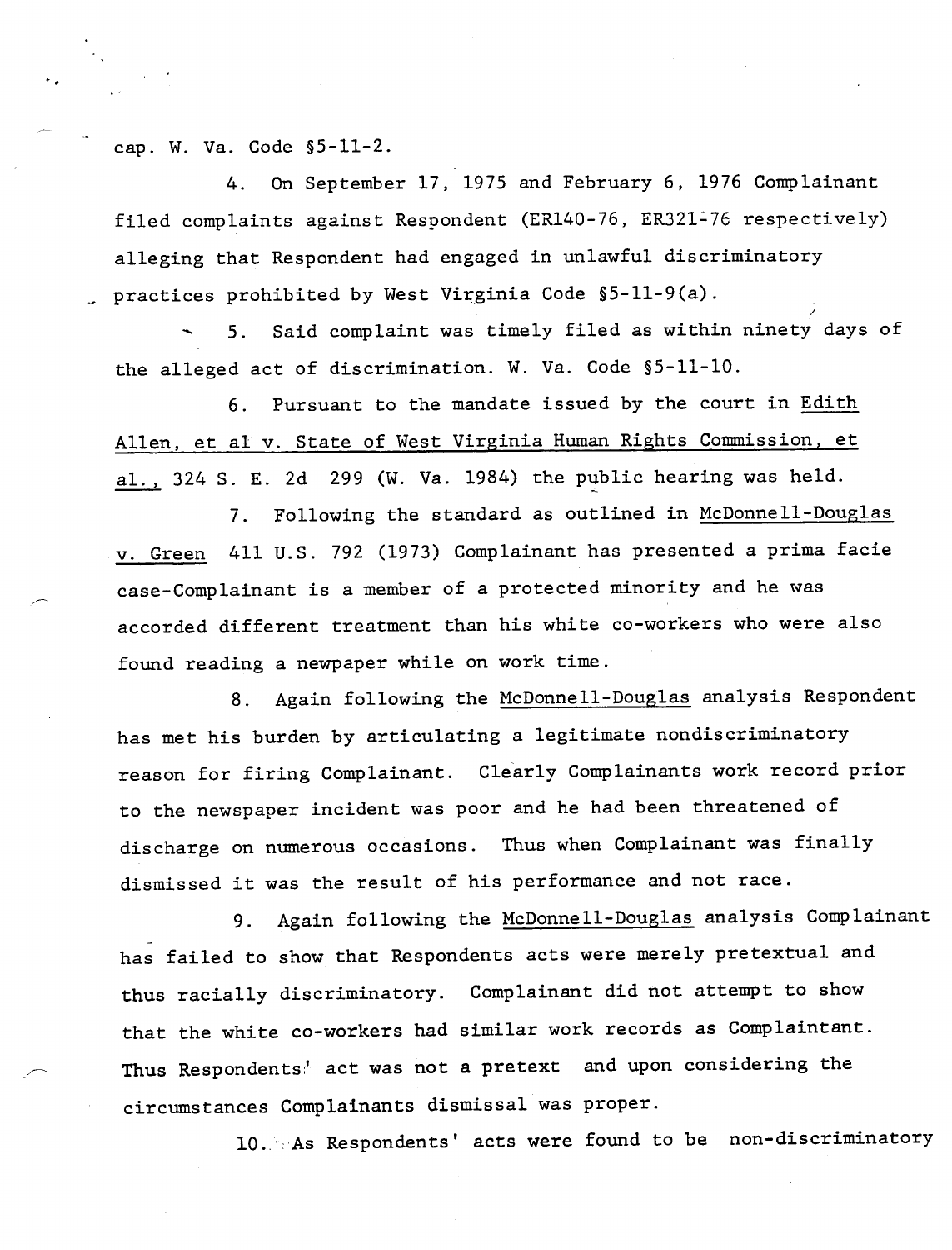the jurisdictional questions will not be discussed.

**THE REAL PART OF** 

in each

ð.

THEREFORE, based on the foregoing, I make the following recommendations:

1. That these complaints, ER 140-76 and ER 321-76, filed by Complainant against Respondent be dismissed by the Commission with prejudice.

Respectfully submitted this  $\frac{2M}{2}$  day of July, 1985.

*4tlttkWv1J1/IlA'LP*

ANNE B. CHARNOCK Hearing Examiner